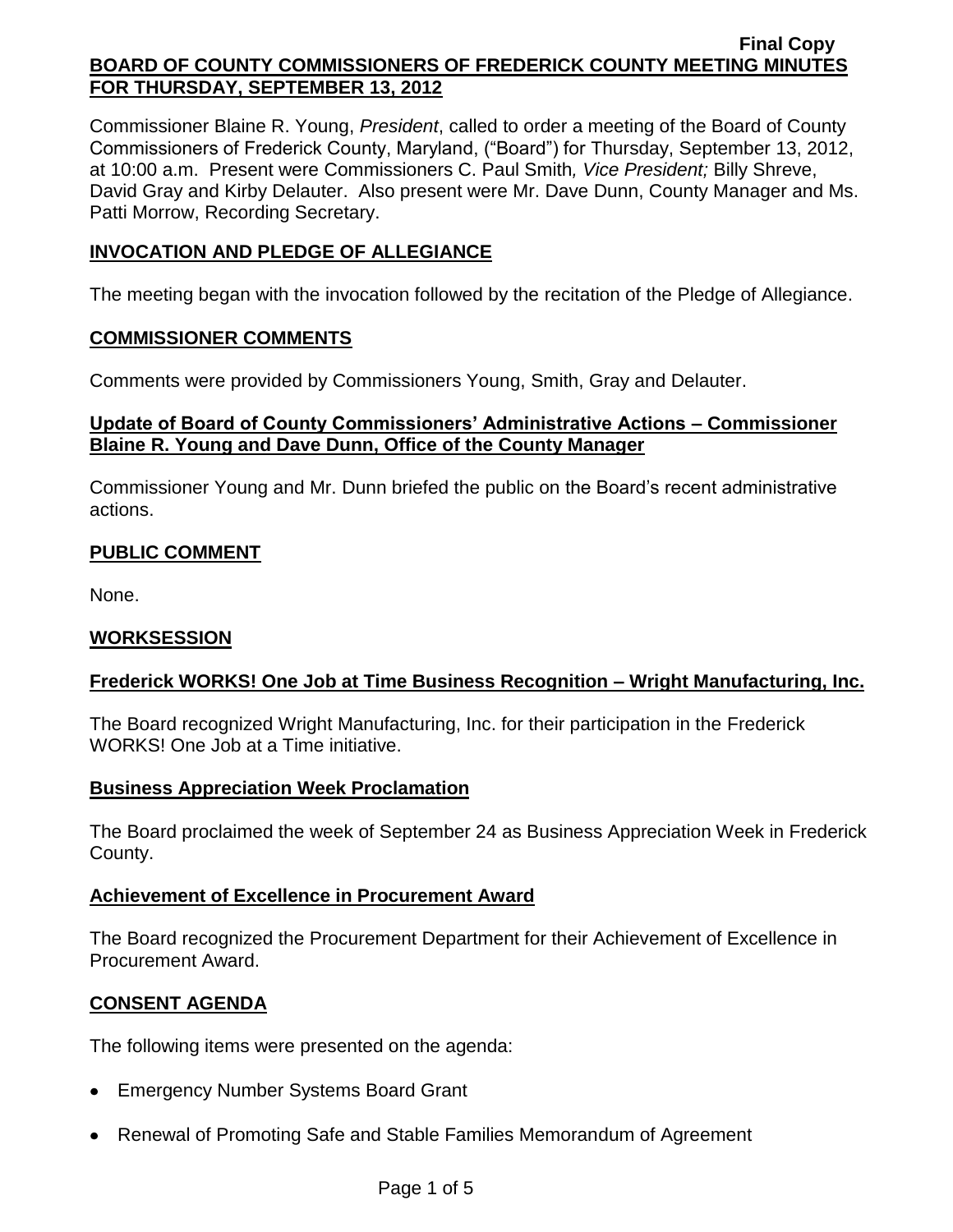- FY 2013 Maryland Family Network Services Contract Agreements
- Maryland Summer Youth Connection Grant  $\bullet$
- Child Advocacy Center's Grant to the Governor's Office of Crime Control and Prevention
- Administrative Office of the Courts for Circuit Court-Family Services Grant for FY 2014 and Associated Budget Transfers

*Motion to approve the consent agenda as presented – Passed 5-0.*

| <b>COMMISSIONERS</b> | <b>MOTION</b> | <b>SECOND</b> | <b>YES</b>                    | <b>NO</b> | <b>ABSTAIN</b> | <b>NOT PRESENT</b> |
|----------------------|---------------|---------------|-------------------------------|-----------|----------------|--------------------|
| Young                |               |               |                               |           |                |                    |
| Smith                |               |               | v<br>^                        |           |                |                    |
| <b>Shreve</b>        |               |               | v<br>$\overline{\phantom{a}}$ |           |                |                    |
| Gray                 |               |               | $\overline{\phantom{a}}$      |           |                |                    |
| <b>Delauter</b>      |               |               | v<br>$\overline{\phantom{a}}$ |           |                |                    |

#### **PUBLIC HEARING**

# **Revitalization Area Rehabilitated Structures Tax Credit – Richard McCain, Office of the County Attorney**

A public hearing was held, as duly advertised, on a proposed tax credit.

Public comment was received from:

- Drew Bowen, City Administrator, Town of Middletown
- Jennifer Falcinelli, Commissioner, Town of Middletown

Mr. McCain presented the proposed tax credit in support of the Town of Middletown's revitalization efforts.

*Motion to approve and adopt an ordinance to allow tax credits in support of the Town of Middletown's revitalization efforts with an effective date of September 16, 2012 – Passed 5-0.*

| <b>COMMISSIONERS</b> | <b>MOTION</b> | <b>SECOND</b> | <b>YES</b> | <b>NO</b> | <b>ABSTAIN</b> | <b>NOT PRESENT</b> |
|----------------------|---------------|---------------|------------|-----------|----------------|--------------------|
| Young                |               |               | ↗          |           |                |                    |
| Smith                |               |               | ↗          |           |                |                    |
| <b>Shreve</b>        |               |               | 灬          |           |                |                    |
| Gray                 |               |               | 灬          |           |                |                    |
| <b>Delauter</b>      |               | ^             | Λ          |           |                |                    |

(A copy of the approved/adopted ordinance can be obtained in the County Manager's Office or from the county's website, [www.FrederickCountyMD.gov.](http://www.frederickcountymd.gov/))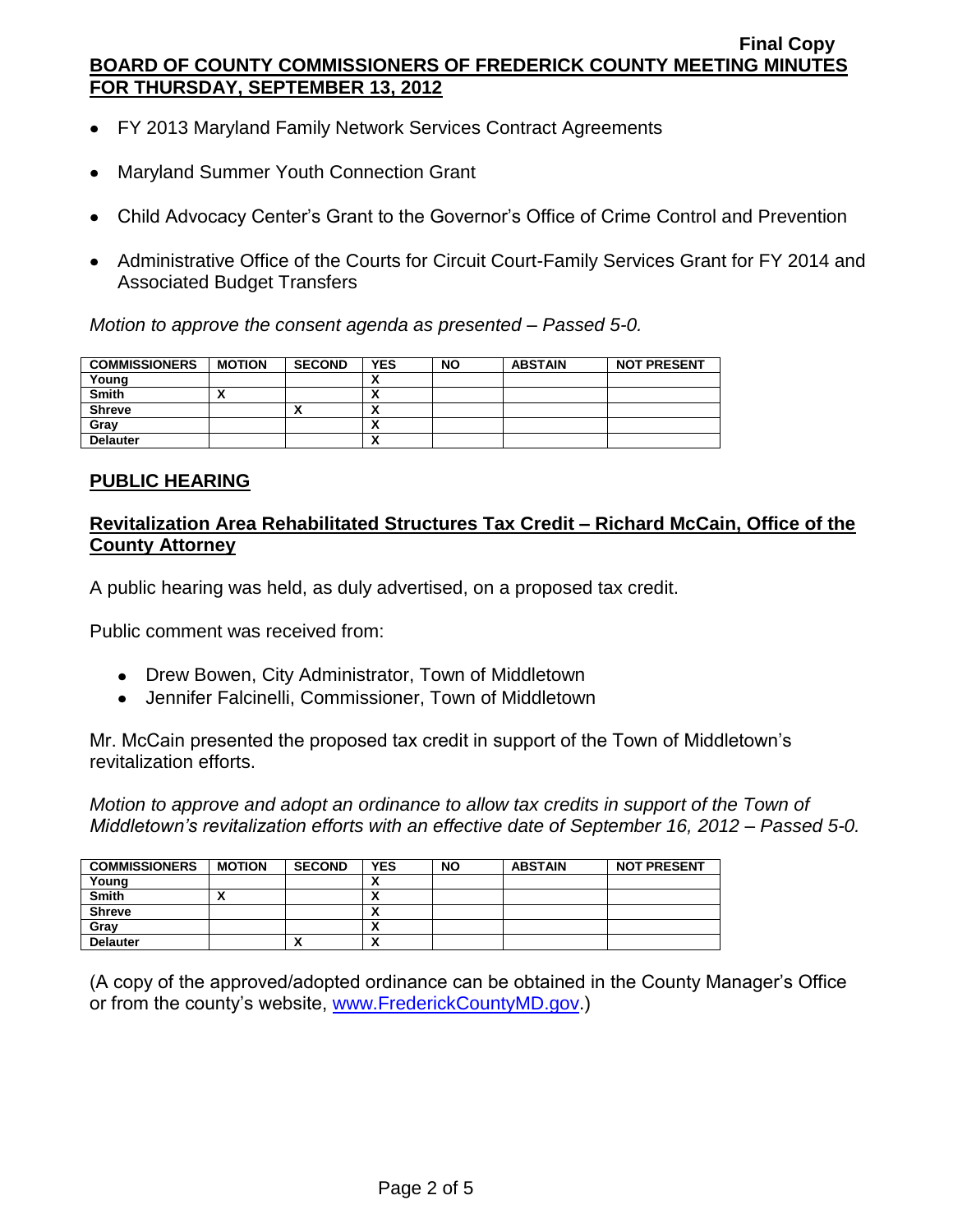## **WORKSESSION**

## **Briefing on the Proposed Region Forward Activity Centers Map – Dave Robertson and Paul DesJarden, Metropolitan Washington Council of Governments (Wash COG)**

A PowerPoint presentation was given.

There was no public comment.

Commissioner Young requested a definition from Wash COG on "urban design" and "affordable housing."

No action was taken as this item was informational.

#### **Proposed Revisions to the Frederick County Local Management Board Bylaws and Resolution – Christal Hanson, Citizens Services Division**

Ms. Hanson presented the revisions to the bylaws.

There was no public comment.

*Motion to approve the revisions to the bylaws and the proposed resolution as presented – Passed 5-0.*

| <b>COMMISSIONERS</b> | <b>MOTION</b> | <b>SECOND</b> | <b>YES</b>                 | <b>NO</b> | <b>ABSTAIN</b> | <b>NOT PRESENT</b> |
|----------------------|---------------|---------------|----------------------------|-----------|----------------|--------------------|
| Young                |               |               | $\overline{\phantom{a}}$   |           |                |                    |
| <b>Smith</b>         |               |               | $\overline{\phantom{a}}$   |           |                |                    |
| <b>Shreve</b>        |               |               |                            |           |                |                    |
| Grav                 | ^             |               | ^                          |           |                |                    |
| <b>Delauter</b>      |               |               | $\boldsymbol{\mathcal{L}}$ |           |                |                    |

(A copy of the approved/adopted resolution can be obtained in the County Manager's Office or from the county's website, [www.FrederickCountyMD.gov.](http://www.frederickcountymd.gov/))

#### **ADMINISTRATIVE BUSINESS**

#### **Approval of Board of County Commissioners' Meeting Minutes**

The minutes for Wednesday, May 30, 2012; Thursday, May 31, 2012; and Thursday, June 7, 2012, were approved by unanimous consent.

#### **Emergency Unemployment Compensation Reemployment Eligibility Assessments Grant – Laurie Holden, Citizens Services Division**

Ms. Holden presented the grant request.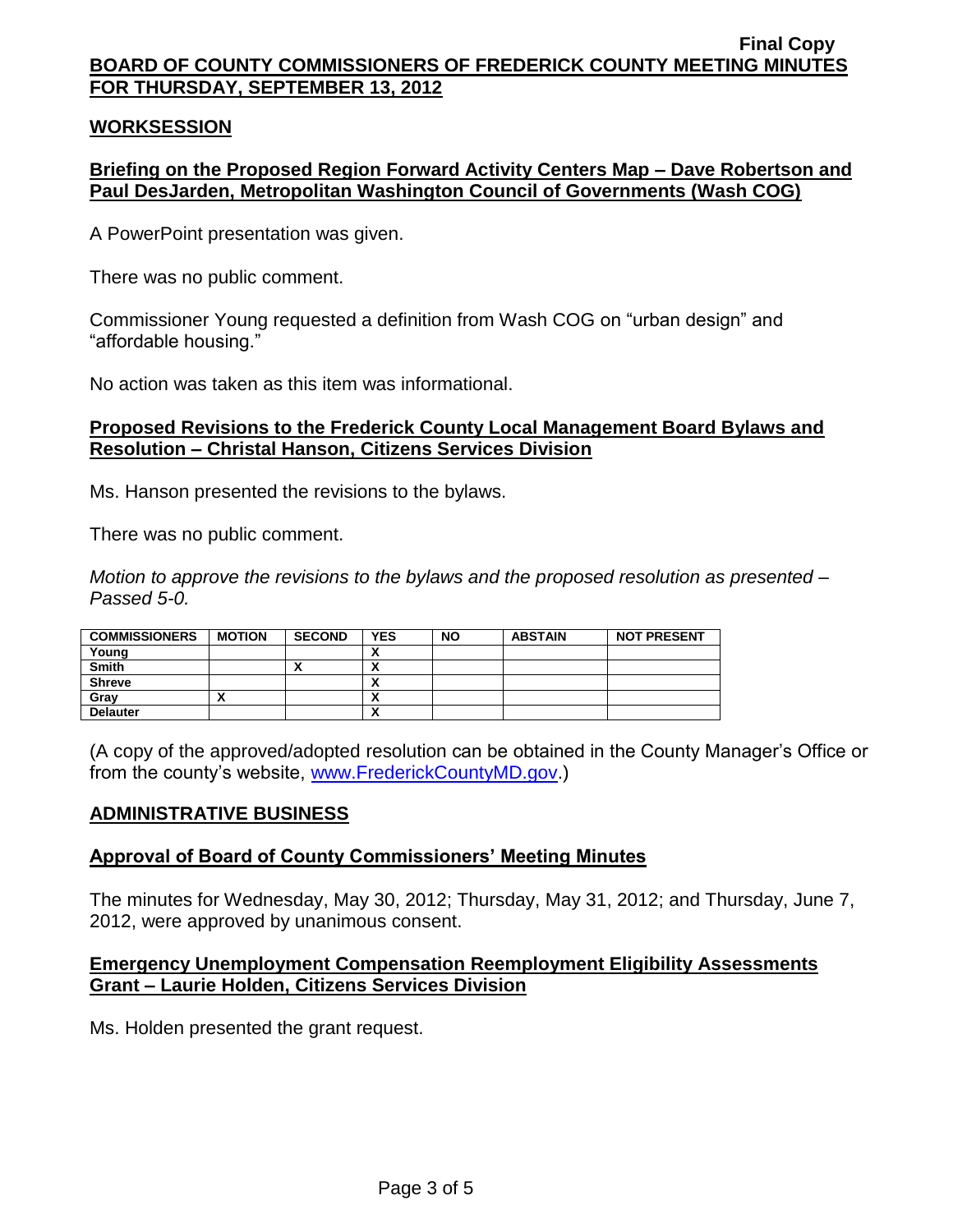*Motion to approve the grant as presented – Passed 5-0.*

| <b>COMMISSIONERS</b> | <b>MOTION</b> | <b>SECOND</b> | <b>YES</b>               | <b>NO</b> | <b>ABSTAIN</b> | <b>NOT PRESENT</b> |
|----------------------|---------------|---------------|--------------------------|-----------|----------------|--------------------|
| Young                |               |               |                          |           |                |                    |
| <b>Smith</b>         |               |               | ~                        |           |                |                    |
| <b>Shreve</b>        |               |               |                          |           |                |                    |
| Grav                 |               |               | ^                        |           |                |                    |
| <b>Delauter</b>      |               |               | $\overline{\phantom{a}}$ |           |                |                    |

#### **Request to Reallocate County Match to a New Grant for an Updated Transportation Development Plan – Nancy Norris, Transit Services Division**

(Commissioner Young passed the gavel to Commissioner Smith and left the room.)

Ms. Norris presented the request.

*Motion to reallocate federal, state and local funding currently in the budget for the FY 2009 studies to a new grant for the required Transportation Development Plan – Passed 4-0.*

| <b>COMMISSIONERS</b> | <b>MOTION</b> | <b>SECOND</b> | <b>YES</b> | NΟ | <b>ABSTAIN</b> | <b>NOT PRESENT</b> |
|----------------------|---------------|---------------|------------|----|----------------|--------------------|
| Young                |               |               |            |    |                |                    |
| <b>Smith</b>         |               |               |            |    |                |                    |
| <b>Shreve</b>        |               |               |            |    |                |                    |
| Gray                 |               |               |            |    |                |                    |
| <b>Delauter</b>      |               |               | Λ          |    |                |                    |

(Commissioner Young returned to the room and Commissioner Smith passed him the gavel.)

## **Adoption of the 2012 Comprehensive Plan / Zoning Review – Jim Gugel, Community Development Division**

Mr. Gugel and Mr. Eric Soter, Community Development Division, presented the Land Use Plan Map and the 2012 Comprehensive Zoning Map.

Comments were made by the Board.

*Motion to adopt the 2012 Comprehensive Plan Land Use Plan Map with an effective date of September 13, 2012 – Passed 4-1.*

| <b>COMMISSIONERS</b> | <b>MOTION</b> | <b>SECOND</b>            | <b>YES</b> | <b>NO</b> | <b>ABSTAIN</b> | <b>NOT PRESENT</b> |
|----------------------|---------------|--------------------------|------------|-----------|----------------|--------------------|
| Young                |               |                          | ,,         |           |                |                    |
| <b>Smith</b>         |               |                          | ,,         |           |                |                    |
| <b>Shreve</b>        |               |                          |            |           |                |                    |
| Gray                 |               |                          |            | Λ         |                |                    |
| <b>Delauter</b>      |               | $\overline{\phantom{a}}$ | Λ          |           |                |                    |

(A copy of the approved/adopted resolution can be obtained in the County Manager's Office or from the county's website, [www.FrederickCountyMD.gov.](http://www.frederickcountymd.gov/))

*Motion to adopt the 2012 Comprehensive Zoning Map with an effective date of September 13, 2012 – Passed 4-1.*